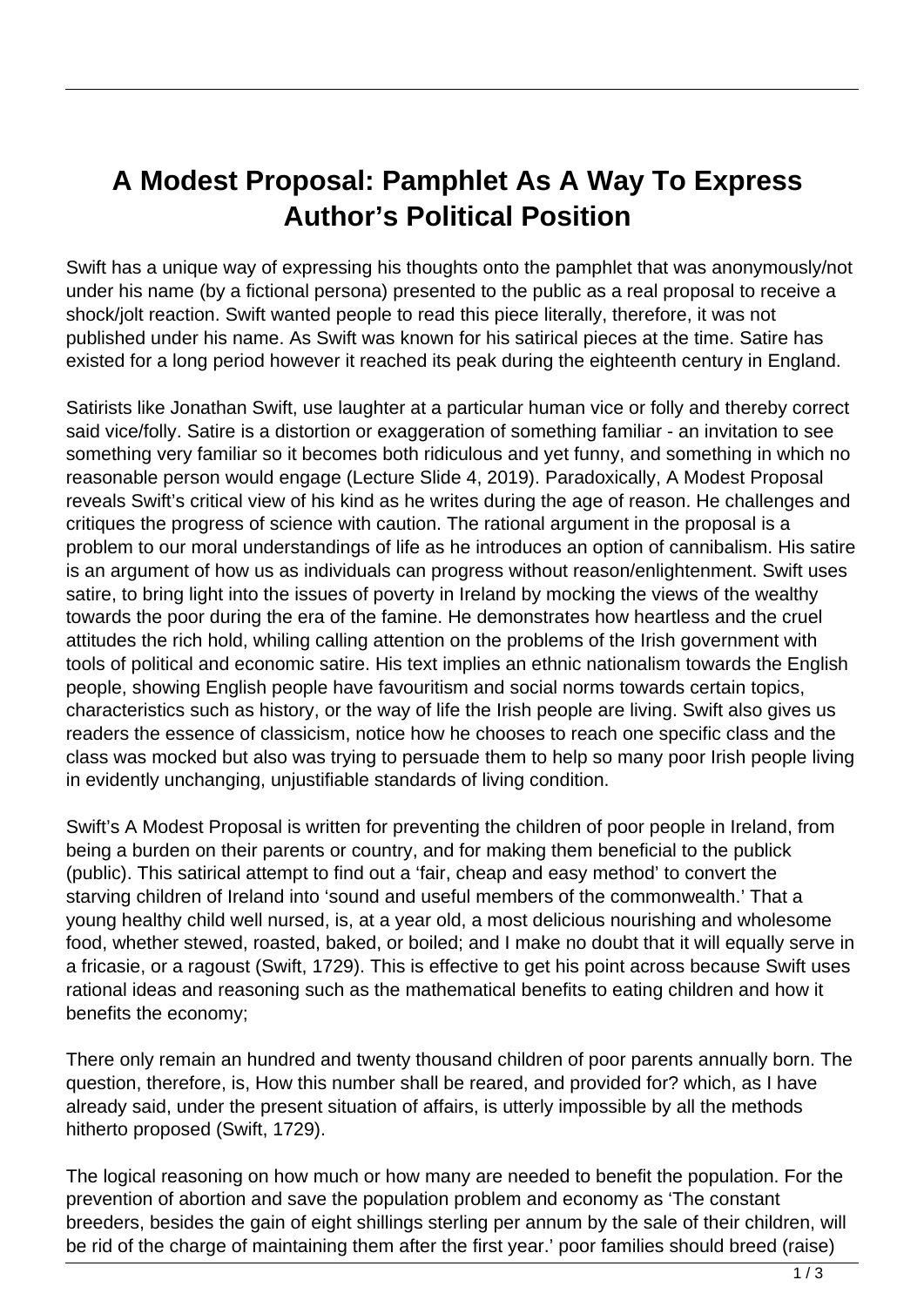their children as food for the wealthy and sold to meat markets. This will end the future consequences of overpopulation and increase employment opportunities. As the sacrificing the kids will open more doors and are not an 'expence'. Since the parent has already been devoured by the landlords ( in this case the English/ the wealthy) it now time for the children, 'I grant this food will be somewhat dear, and therefore very proper for landlords, who, as they have already devoured most of the parents, seem to have the best title to the children'. Swift is suggesting that the landlords are the ones that are causing the Irish to be in poverty and misery. This proposal of eating babies, having the poor to sell their babies gives them something to value for. As families do not have the money to pay rent and drowned in debt which they cannot pay for.

This gives them more income to stay stable allowing them to produce more babies this is another benefit to the society. It prevents miscarriages; It would encrease the care and tenderness of mothers towards their children, when they were sure of a settlement for life to the poor babes, provided in some sort by the publick, to their annual profit instead of expence (Swift, 1729). This will allow the poor to have as many babies as they wish and it will be their duty to serve their country by providing for the wealthy while making money.

Swift's "Modest Proposal" is not so modest, but a crazy one, his satire especially for his time could/can be influential to convince the people to start consuming babies. At one point Swift/fictional persona states; I can think of no one objection, that will possibly be raised against this proposal unless it should be urged, that the number of people will be thereby much lessened in the kingdom (Swift, 1729). This means if your are against this proposal you are not a true lover of your country. This puts guilt on people's shoulders by making them think as if they are not being patriotic enough to care for their country and urges the citizens of Ireland to understand the severity of the situation, to take action for Ireland to rise above from poverty. To wake up the current situation and the Irish politicians.

Swift's use of extreme irony, satire, and cynicism. As said before Swift's/fictional persona's pamphlets were handed out to the citizen in which were capable of reading. Although the citizen who was able to read this were rich, English colonizers, and Anglo-Irish. Consequently, like the writer, the readers are not offended nor have the reason to be worried for themselves. Which is ironic because why does the proposed interest the English when it has nothing to do with them? In reality, it isn't related to the rich, the wealthy and the English, however, it concerns them due to the benefit they will gain rather than what happens to the Irish. The fictional personal indicates in the final paragraph of the text that it doesn't benefit him at all.

I profess, in the sincerity of my heart, that I have not the least personal interest in endeavouring to promote this necessary work, having no other motive than the public good of my country, by advancing our trade, providing for infants, relieving the poor, and giving some pleasure to the rich. I have no children, by which I can propose to get a single penny; the youngest being nine years old, and my wife past child-bearing (Swift, 1729).

The fictional character in the last line emphasis that he will not gain anything since he has no children that suits what he says. The tone of this text is cold - chilling as he is not affected by his own proposal, there is a separation, a division. It is reasoned and rationed, -immune to what is said for the sole purpose of benefiting the economy. Nevertheless whatever benefits the economy also benefits him. The fictional character writing on an issue that doesn't even concern him is another example of irony. Would he be writing this if it was concerning his